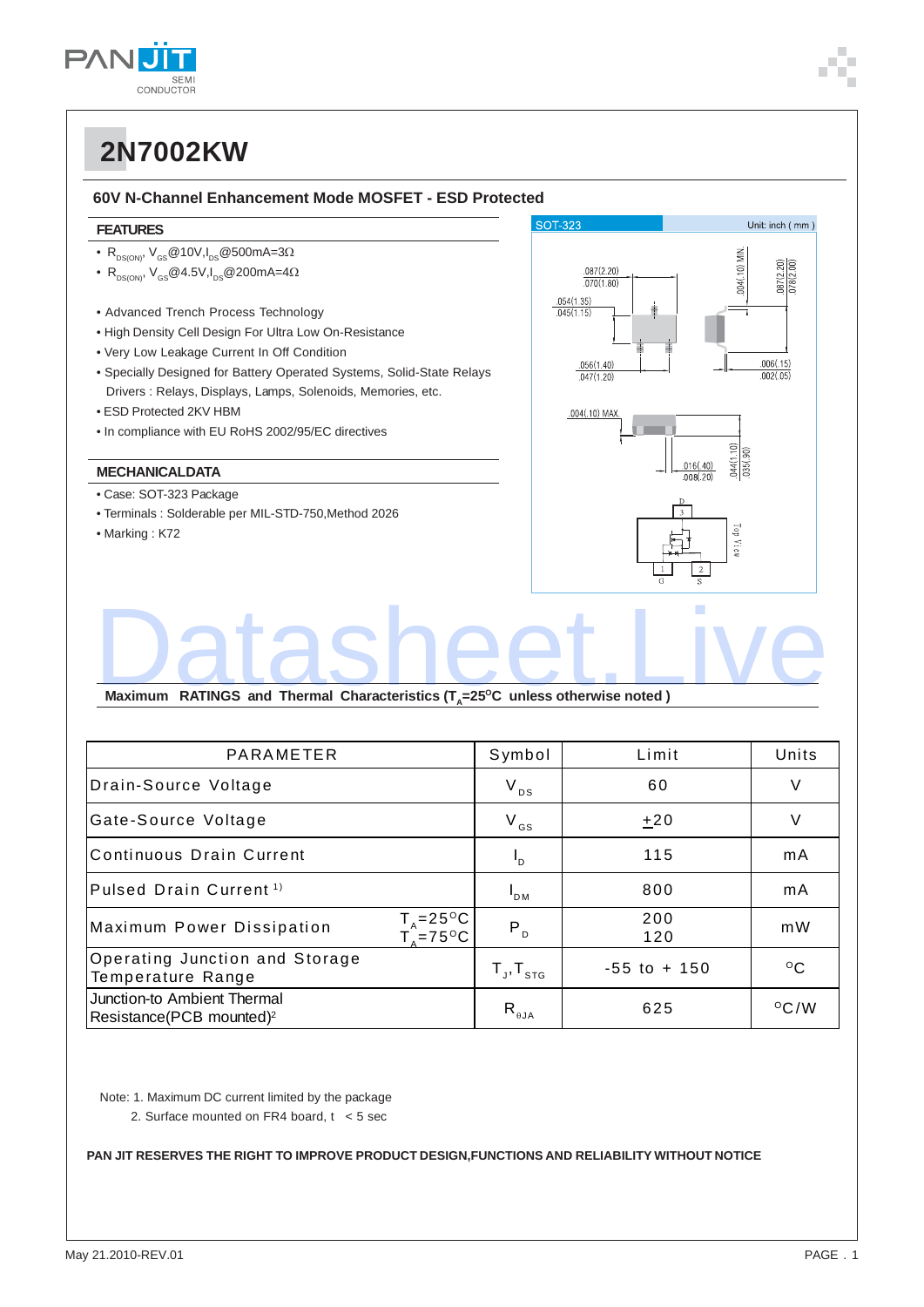

## **ELECTRICAL CHARACTERISTICS**

| Parameter                              | Symbol                     | <b>Test Condition</b>                                                                                     | Min.                     | Typ.                     | Max.                         | Units |
|----------------------------------------|----------------------------|-----------------------------------------------------------------------------------------------------------|--------------------------|--------------------------|------------------------------|-------|
| Static                                 |                            |                                                                                                           |                          |                          |                              |       |
| Drain-Source Breakdown<br>Voltage      | $BV_{DSS}$                 | $V_{\text{gs}} = 0V$ , $I_{\text{p}} = 10 uA$                                                             | 60                       |                          |                              | V     |
| Gate Threshold Voltage                 | $V_{\text{GS(th)}}$        | $V_{DS} = V_{GS}$ , $I_D = 250 uA$                                                                        | $\mathbf{1}$             |                          | 2.5                          | V     |
| Drain-Source On-State<br>Resistance    | $R_{DS(on)}$               | $V_{\text{gs}} = 4.5V, I_{\text{p}} = 200 \text{mA}$                                                      | ٠                        |                          | 4.0                          | Ω     |
| Drain-Source On-State<br>Resistance    | $R_{DS(on)}$               | $V_{gs}$ =10V, $I_{p}$ =500mA                                                                             | $\blacksquare$           |                          | 3.0                          |       |
| Zero Gate Voltage Drain<br>Current     | $I_{DSS}$                  | $V_{\text{ns}}$ =60V, $V_{\text{ns}}$ =0V                                                                 | $\blacksquare$           |                          | $\mathbf{1}$                 | uA    |
| Gate Body Leakage                      | $I_{GSS}$                  | $V_{gs} = \pm 20V$ , $V_{ps} = 0V$                                                                        | $\overline{\phantom{a}}$ |                          | ±10                          | uА    |
| Forward Transconductance               | ${\bf g}_{\rm fs}$         | $V_{DS} = 15V$ , $I_{D} = 250mA$                                                                          | 100                      | $\overline{\phantom{a}}$ | $\qquad \qquad \blacksquare$ | mS    |
| Dynamic                                |                            |                                                                                                           |                          |                          |                              |       |
| Total Gate Charge                      | $Q_{q}$                    | $V_{DS} = 15V$ , $I_D = 200mA$<br>$V_{GS}$ =4.5V                                                          |                          |                          | 0.8                          | nС    |
| Turn-On Delay Time                     | $t_{\circ n}$              | $V_{DD}$ =30V, R <sub>L</sub> =150 $\Omega$<br>$I_{\rm p}$ =200mA, $V_{\rm GEN}$ =10V<br>$R_c = 10\Omega$ | $\overline{a}$           |                          | 20                           | ns    |
| Turn-Off Delay Time                    | $t_{\rm off}$              |                                                                                                           | $\blacksquare$           |                          | 40                           |       |
| Input Capacitance                      | $\mathbf{C}_{\text{iss}}$  | $V_{DS} = 25V, V_{GS} = 0V$<br>f=1.0MH <sub>z</sub>                                                       |                          |                          | 35                           | pF    |
| Output Capacitance                     | $\mathbf{C}_{\, \rm{oss}}$ |                                                                                                           | $\blacksquare$           |                          | 10                           |       |
| Reverse Transfer<br>Capacitance        | $C_{\text{rss}}$           |                                                                                                           | $\blacksquare$           |                          | 5                            |       |
| Source-Drain Diode                     |                            |                                                                                                           |                          |                          |                              |       |
| Diode Forward Voltage                  | $V_{SD}$                   | $I_s = 200 \text{ mA}$ , $V_{gs} = 0V$                                                                    | $\blacksquare$           | 0.82                     | 1.3                          | V     |
| Continuous Diode Forward<br>Current    | $\mathsf{I}_\mathsf{s}$    |                                                                                                           |                          |                          | 115                          | mA    |
| <b>Pulsed Diode Forward</b><br>Current | $I_{\rm sM}$               |                                                                                                           |                          |                          | 800                          | mA    |



**V**<sub>DD</sub>

RL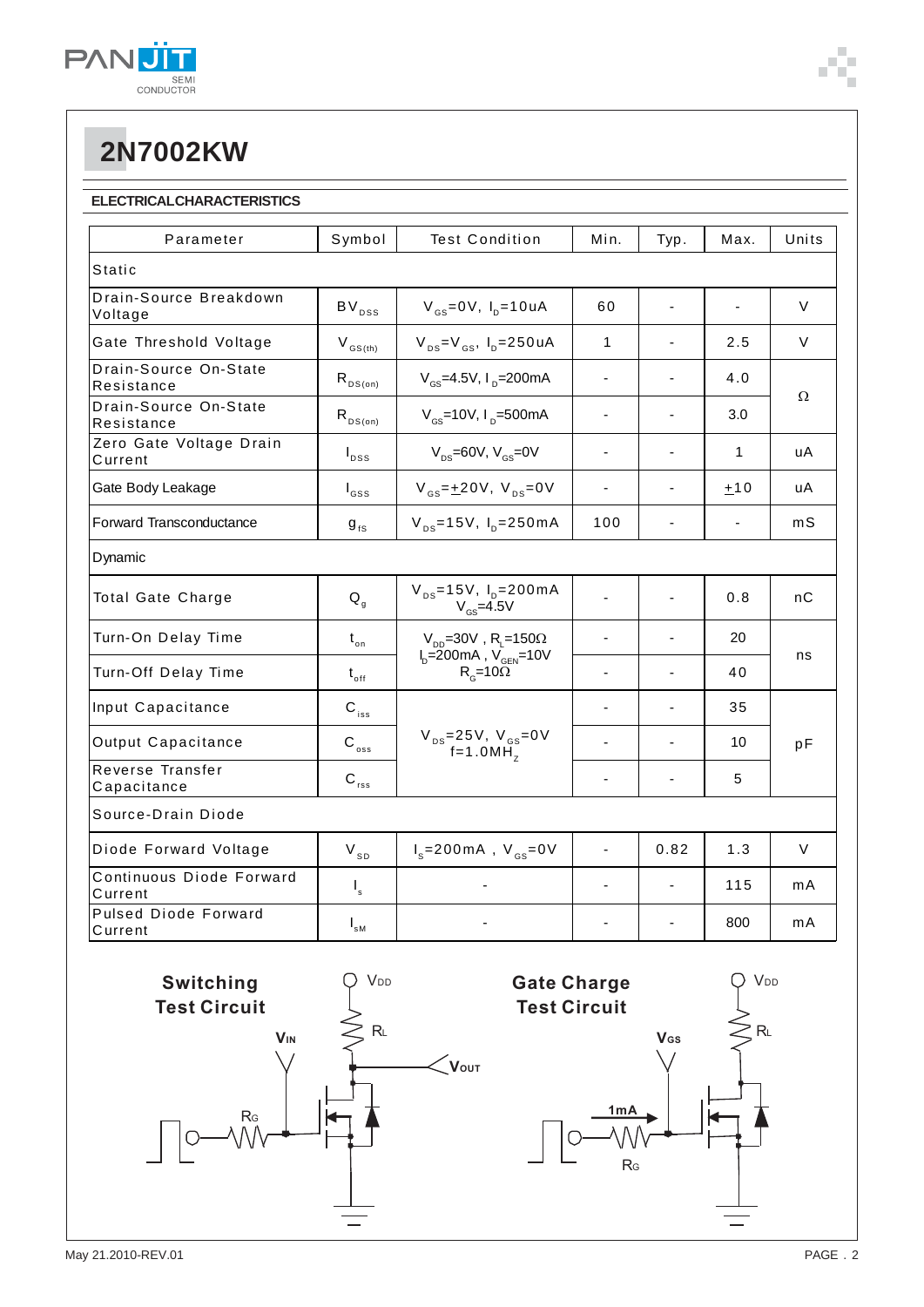





## FIG.2- Transfer Characteristic

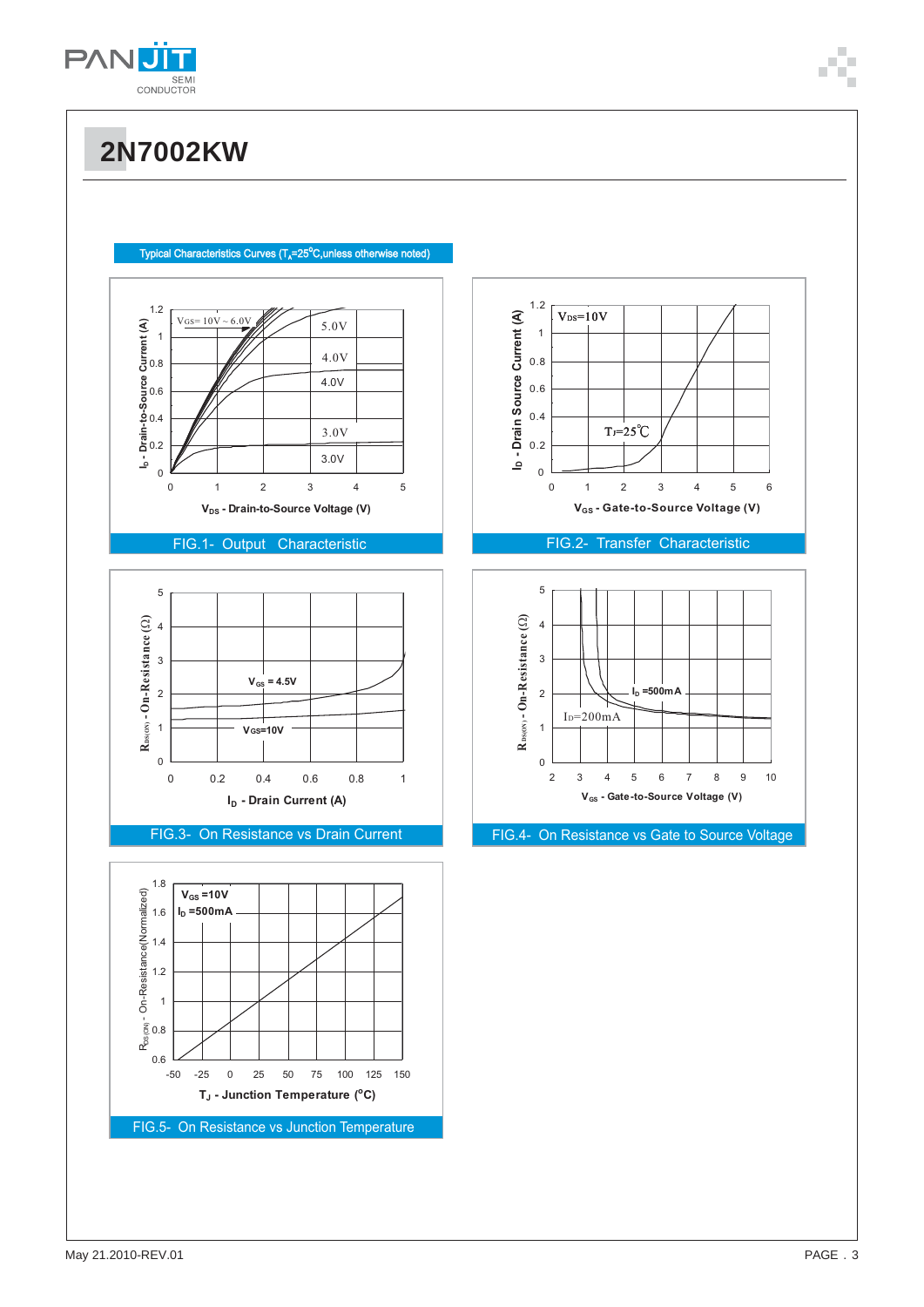